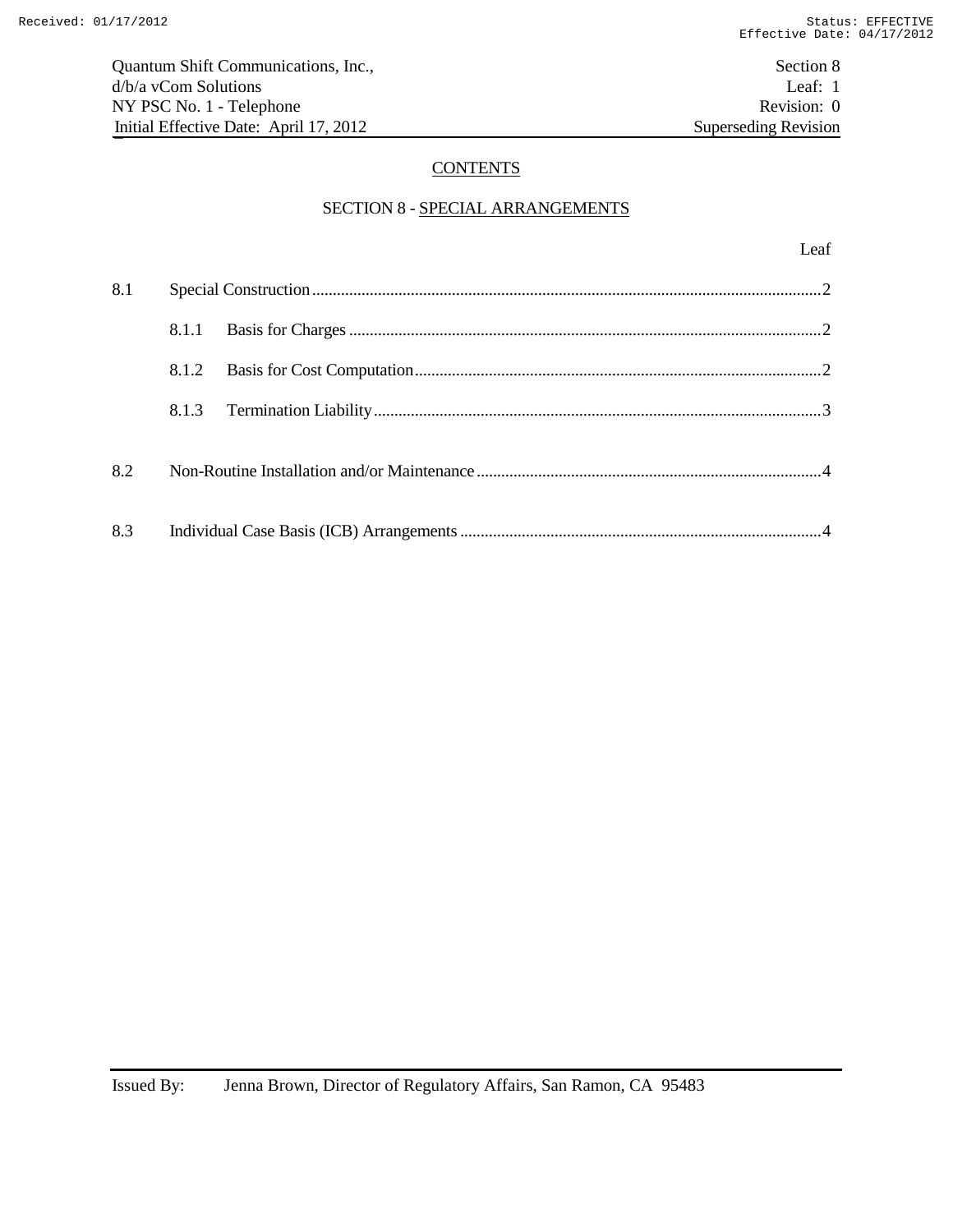# SECTION 8 - SPECIAL ARRANGEMENTS

# 8.1 SPECIAL CONSTRUCTION

#### 8.1.1 Basis for Charges

Basis for Charges where the Company furnishes a facility or service for which a rate or charge is not specified in the Company's tariffs, charges will be based on the costs incurred by the Company (including return) and may include:

- a) nonrecurring charges;
- b) recurring charges;
- c) termination liabilities; or
- d) combinations of (a), (b), and (c).

#### 8.1.2 Basis for Cost Computation

The costs referred to in 8.1.1 preceding may include one or more of the following items to the extent they are applicable:

- a. Costs to install the facilities to be provided including estimated costs for the rearrangements of existing facilities. These costs include:
	- 1) equipment and materials provided or used;
	- 2) engineering, labor, and supervision;
	- 3) transportation; and
	- 4) rights of way and/or any required easements.
- b. Cost of maintenance.
- c. Depreciation on the estimated cost installed of any facilities provided, based on the anticipated useful service life of the facilities with an appropriate allowance for the estimated net salvage.
- d. Administration, taxes, and uncollectible revenue on the basis of reasonable average cost for these items.
- e. License preparation, processing, and related fees.
- f. Tariff preparation, processing and related fees.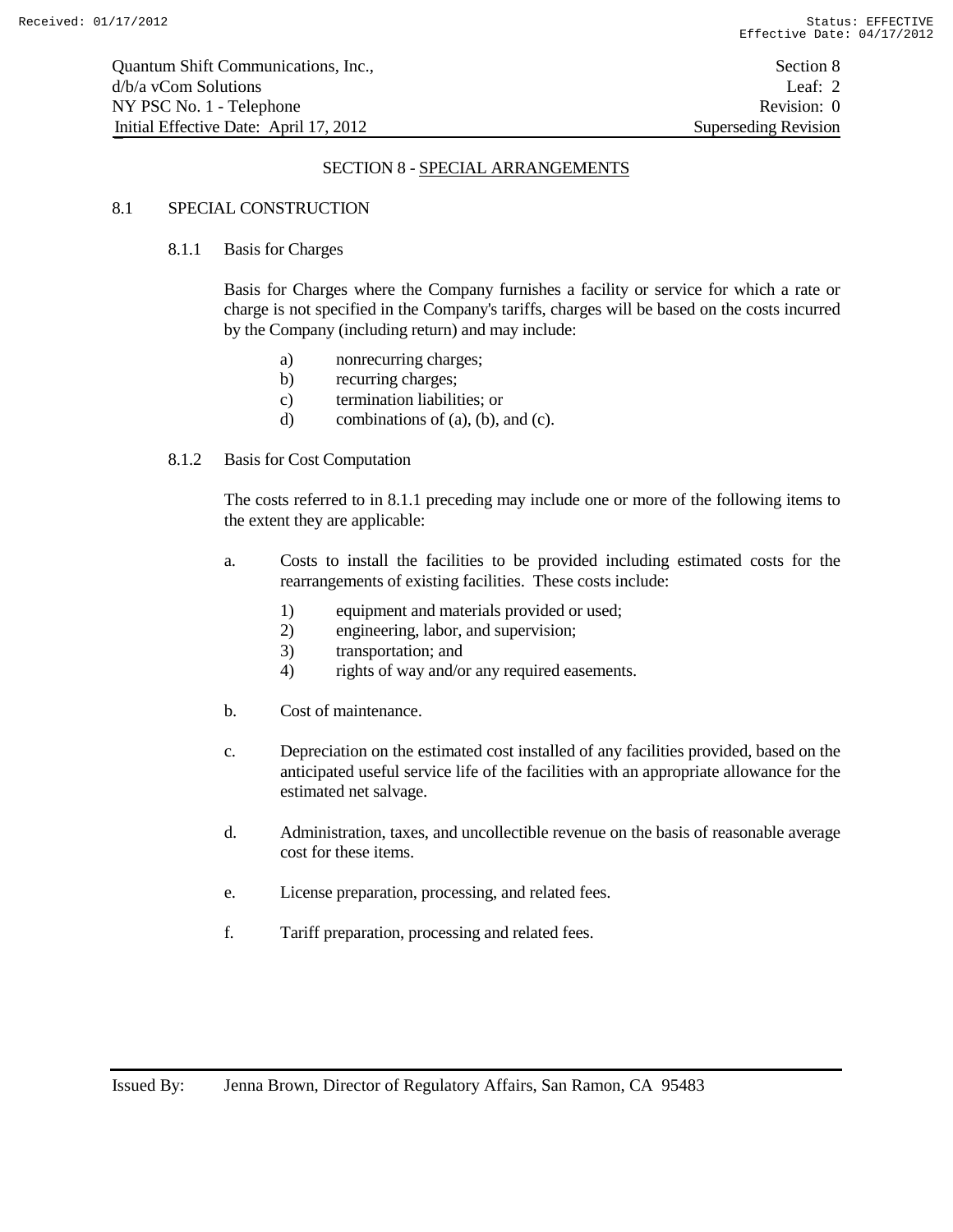#### SECTION 8 - SPECIAL ARRANGEMENTS (Cont'd)

### 8.1 SPECIAL CONSTRUCTION (Cont'd)

- 8.1.2 Basis for Cost Computation (Cont'd)
	- g. Any other identifiable costs related to the facilities provided; or
	- h. An amount for return and contingencies.
- 8.1.3 Termination Liability

To the extent that there is no other requirement for use by the Company, a termination liability may apply for facilities specially constructed at the request of a customer.

- 8.1.3.1 The period on which the termination liability is based is the estimated service life of the facilities provided.
- 8.1.3.2 The amount of the maximum termination liability is equal to the estimated amounts (including return) for:
	- 1. Costs to install the facilities to be provided including estimated costs for the rearrangements of existing facilities. These costs include:
		- a) equipment and materials provided or used;
		- b) engineering, labor, and supervision;
		- c) transportation; and
		- d) rights of way and/or any required easements;
	- 2. license preparation, processing, and related fees;
	- 3. tariff preparation, processing and related fees;
	- 4. cost of removal and restoration, where appropriate; and
	- 5. any other identifiable costs related to the specially constructed or rearranged facilities.
- 8.1.3.3 The termination liability method for calculating the unpaid balance of a term obligation is obtained by multiplying the sum of the amounts determined as set forth in Section 8.1.3.2 preceding by a factor related to the unexpired period of liability and the discount rate for return and contingencies. The amount determined in Section 8.1.3.2 preceding shall be adjusted to reflect the redetermined estimated net salvage, including any reuse of the facilities provided. This amount shall be adjusted to reflect applicable taxes.